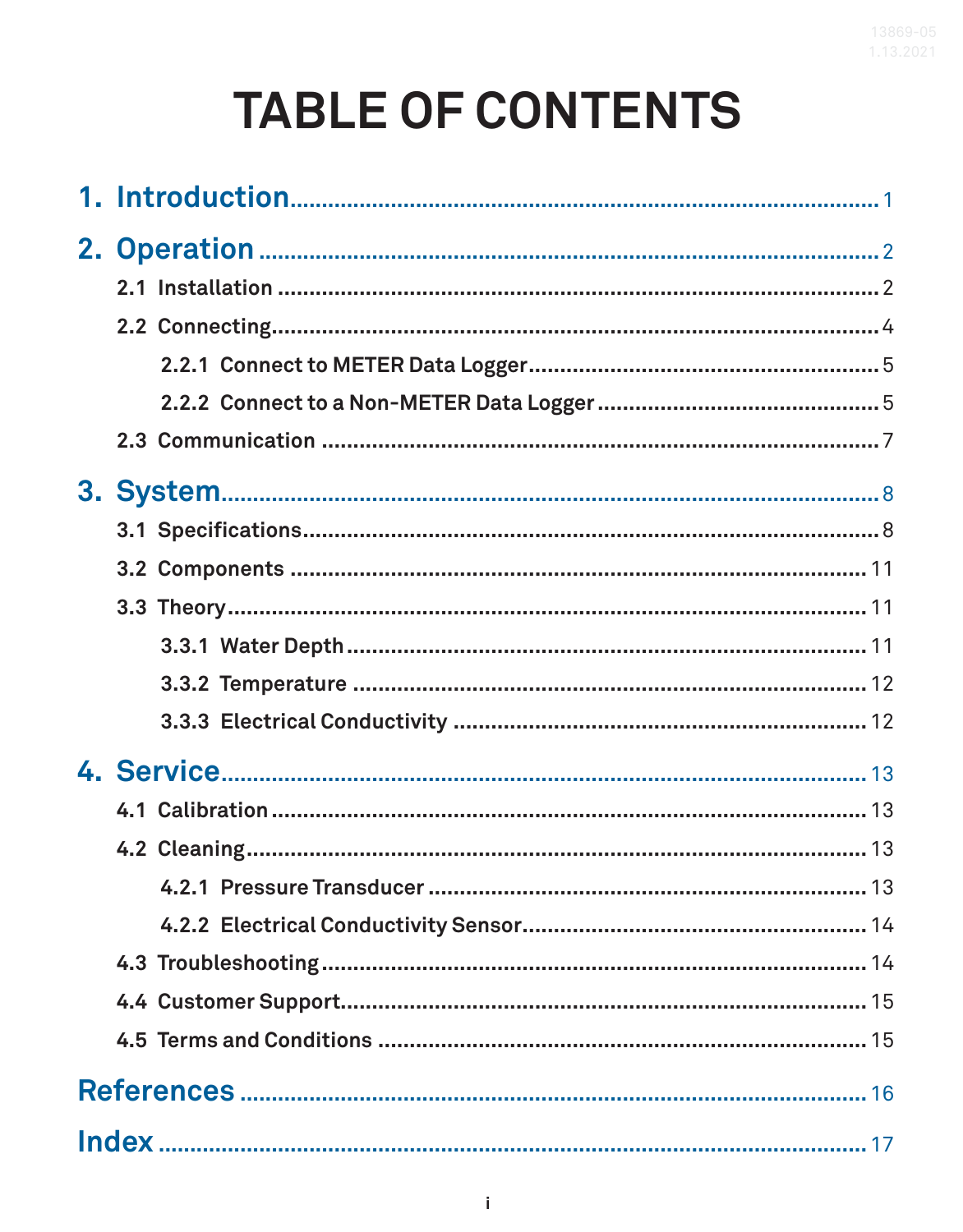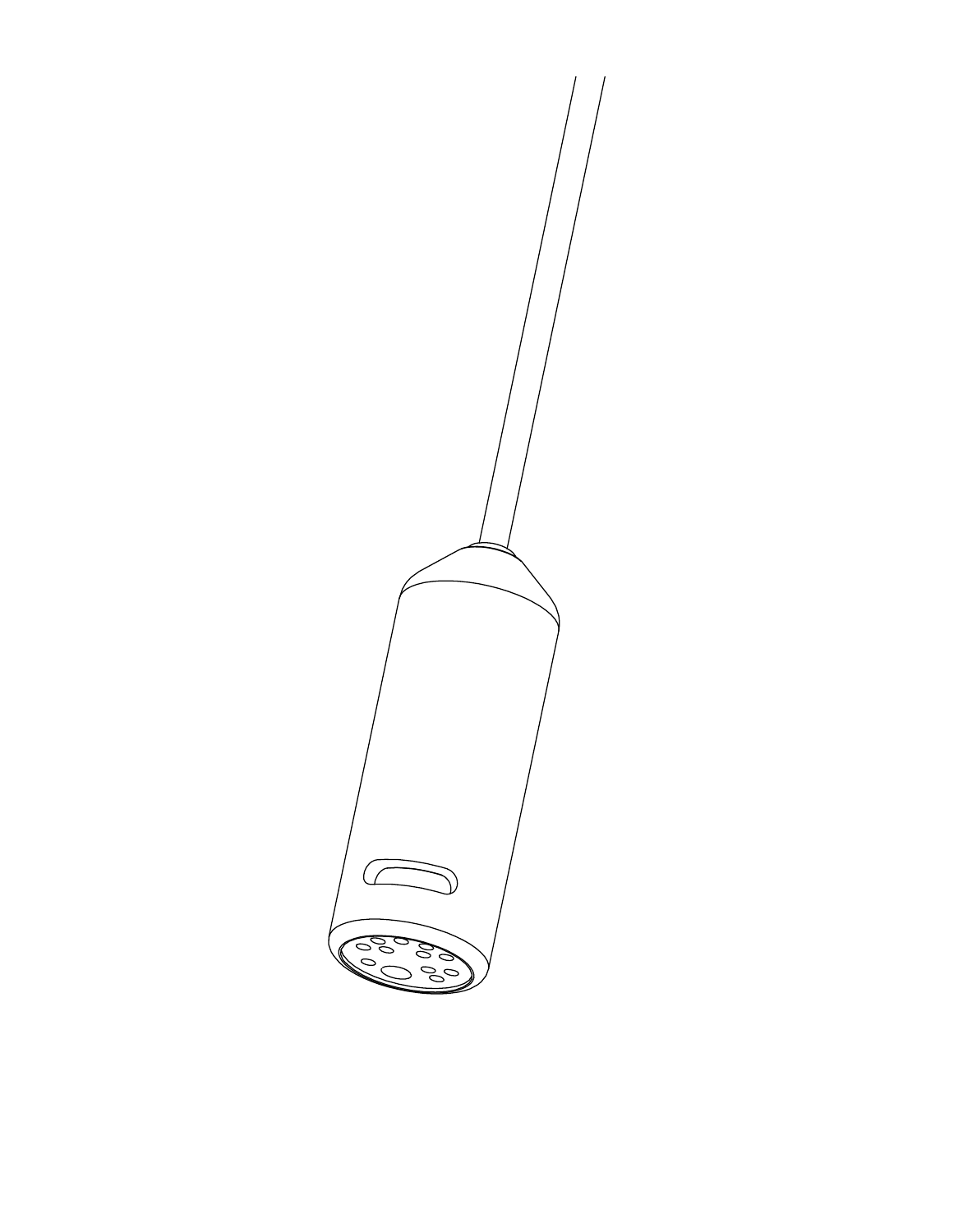## <span id="page-2-0"></span>**1. INTRODUCTION**

Thank you for choosing the HYDROS 21 Water Depth, Temperature, and Electrical Conductivity (EC) sensor from METER Group.

The HYDROS 21 (CTD) is designed for groundwater monitoring wells or piezometers, surface water monitoring, and wetland monitoring. The sensor cable is vented to remove the effects of barometric pressure changes. The sensor also features a precision thermistor to measure temperature. The integrated 4-probe electrical conductivity transducer accurately senses EC up to 120 mS/cm.

Prior to use, verify the sensor arrived in good condition.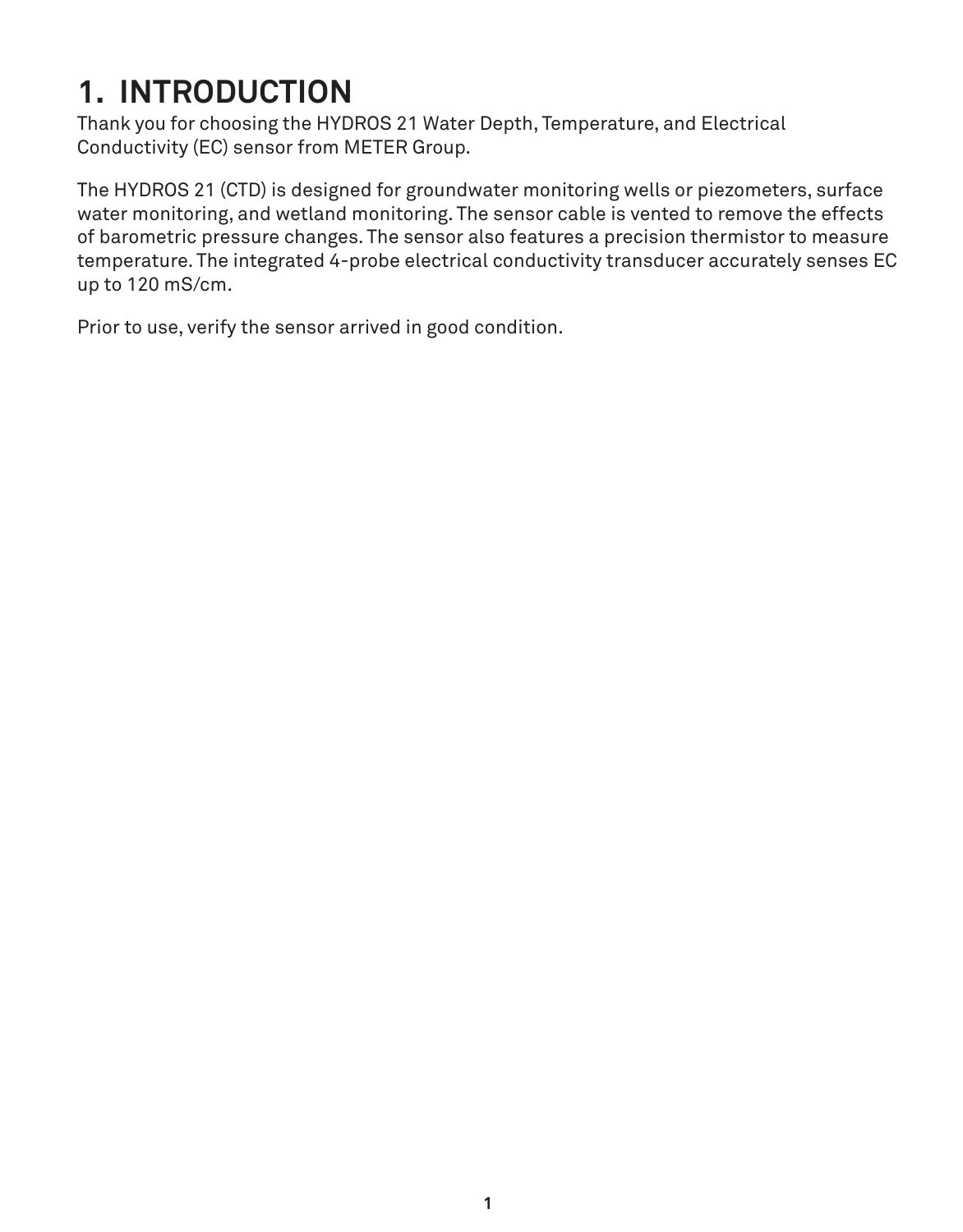## <span id="page-3-0"></span>**2. OPERATION**

Please read all instructions before operating the HYDROS 21 to ensure it performs to its full potential.

## **A** PRECAUTIONS

METER sensors are built to the highest standards, but misuse, improper protection, or improper installation may damage the sensor and possibly void the manufacturer's warranty. Before integrating HYDROS 21 into a system, make sure to follow the recommended installation instructions and have the proper protections in place to safeguard sensors from damage.

## **2.1 INSTALLATION**

The two most common installation methods for the HYDROS 21 are (1) groundwater well installation and (2) surface water installation. Hydrology studies using monitoring wells or piezometers are only as good as the well installation design. It is important to use properly designed wells to obtain accurate data and for proper sensor operation.

While installing the HYDROS 21, accommodate for the following considerations:

- Biofouling can affect sensor performance. One way to mitigate the accumulation of microorganisms, plants, and algae is to wrap the sensor with a copper mesh. Inspect and clean the sensor more frequently in these conditions.
- Buildup of sedimentation or debris around the sensor will cause inaccurate measurements and potential damage. Ensure the sensor installation is high enough to avoid becoming buried in sediment.
- If the sensor is in water, it must not experience temperatures below 0 °C (32 °F). If water freezes in the pressure transducer cavity, the pressure transducer will be permanently and catastrophically damaged by the ice formation. Freezing is not generally a problem in deep underground well installations but might be an issue in surface water wells and underground installations above the frost depth.

**WARNING! Exposing the HYDROS 21 sensor to freezing temperatures with water in the pressure transducer cavity voids the sensor warranty.**

Follow the steps listed in [Table 1](#page-3-1) to set up the HYDROS 21 and start collecting data.

|                     | Zip ties                          |
|---------------------|-----------------------------------|
| <b>Tools Needed</b> | Measuring tab                     |
|                     | Reference document on well design |

<span id="page-3-1"></span>**Table 1 Installation**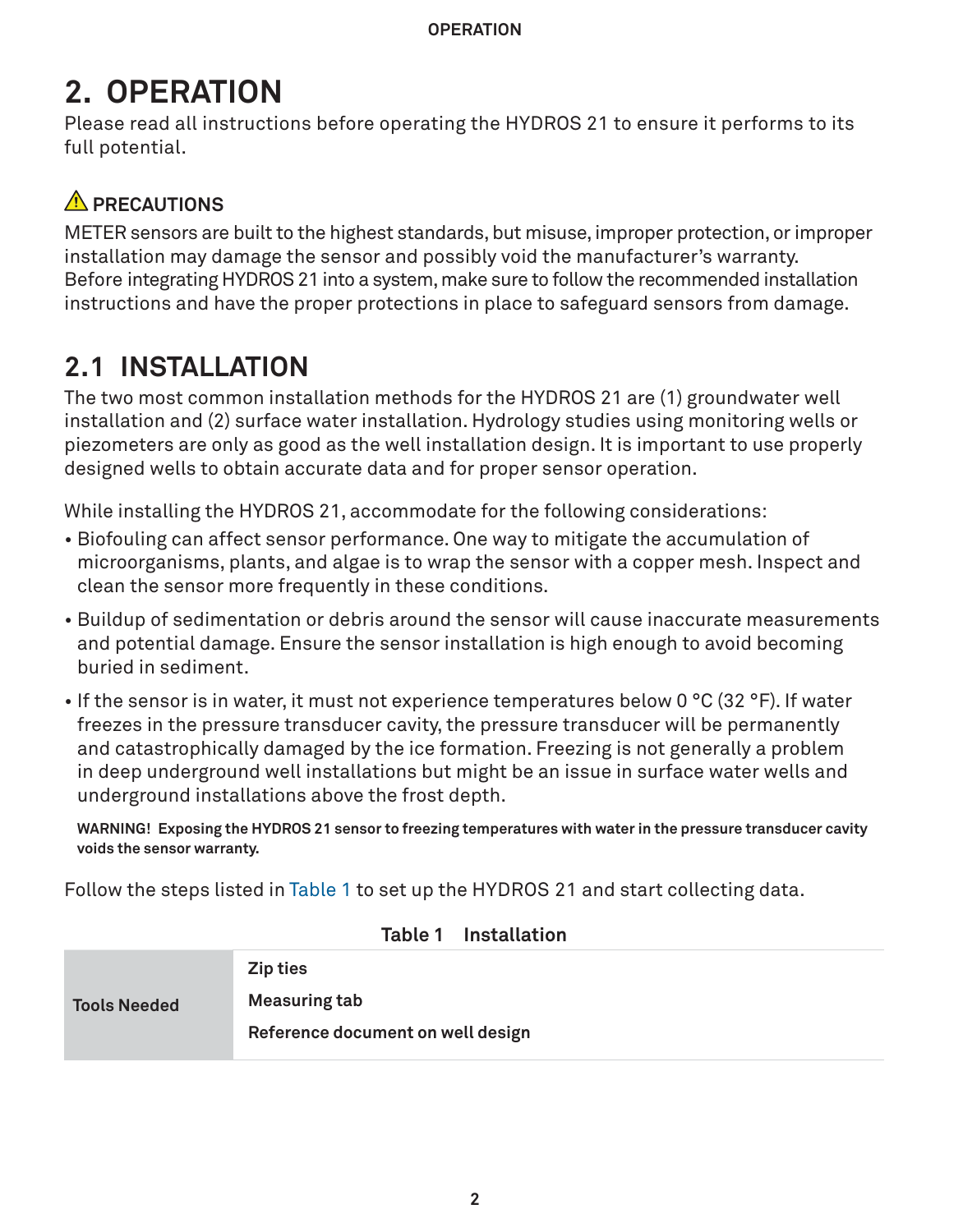<span id="page-4-0"></span>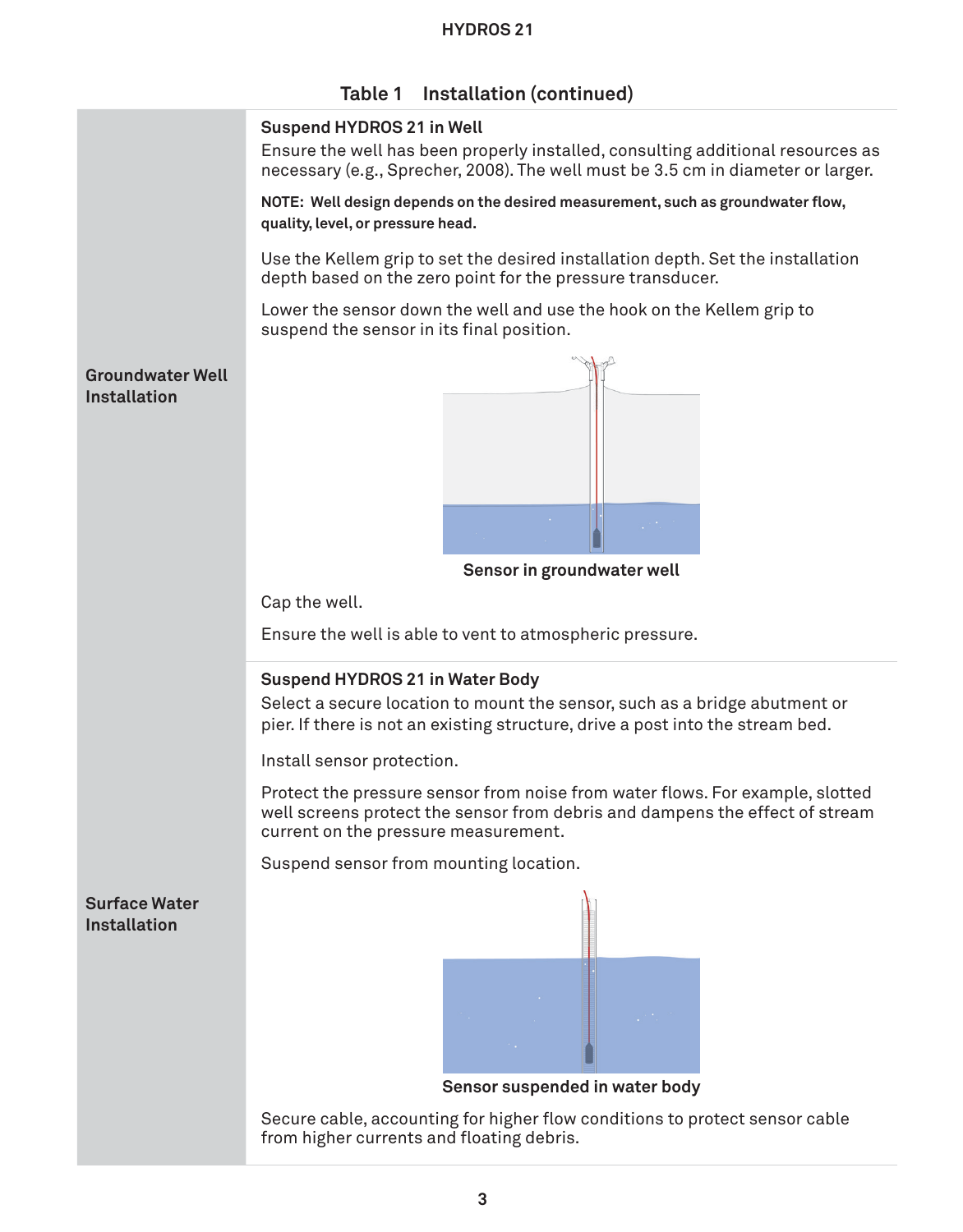

<span id="page-5-0"></span>

## **2.2 CONNECTING**

The HYDROS 21 works seamlessly with METER data loggers. The HYDROS 21 can also be used with other data loggers, such as those from Campbell Scientific, Inc. For extensive directions on how to integrate the sensors into third-party loggers, refer to the HYDROS 21 [Integrator Guide](http://www.metergroup.com/hydros21-support).

HYDROS 21 sensors require an excitation voltage in the range of 3.6 to 15.0 VDC and operate at a 3.6-VDC level for data communication. HYDROS 21 can be integrated using DDI serial or SDI-12 protocol. See the HYDROS 2[1 Integrator Guide](http://www.metergroup.com/hydros21-support) for details on interfacing with data acquisition systems.

HYDROS 21 sensors come with a 3.5-mm stereo plug connector (Figure 1) to facilitate easy connection with METER loggers. HYDROS 21 sensors may be ordered with stripped and tinned wires to facilitate connecting to some third-party loggers (Section 2.2.2).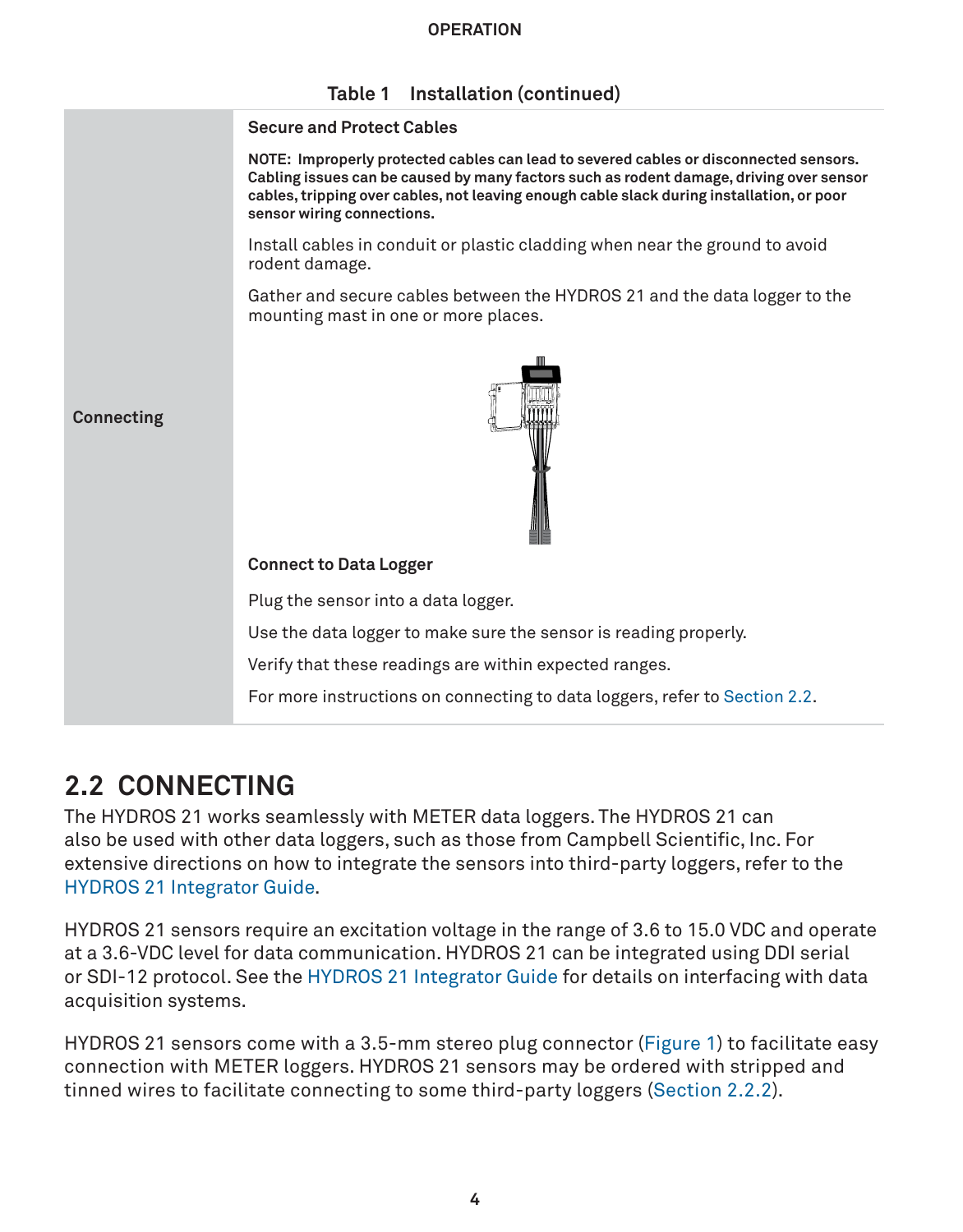<span id="page-6-0"></span>

**Figure 1 Stereo plug connector**

The HYDROS 21 comes standard with a 10-, 20-, or 40-m cable. In some instances, the cable can be extended beyond 40 m by the user, but this is discouraged for a variety of reasons. Please contact Customer Support for more details before extending or splicing cables.

**NOTE: The HYDROS 21 vents the pressure transducer through the cable to atmospheric pressure. Long cable lengths may cause a slow response to changes in atmospheric pressure; a maximum cable length of 40 m is recommended for optimal venting.**

### **2.2.1 CONNECT TO METER DATA LOGGER**

The HYDROS 21 works most efficiently with METER ZENTRA series data loggers. Check the [METER download webpage](http://) for the most recent data logger firmware. Logger configuration may be done using either ZENTRA Utility (desktop and mobile application) or ZENTRA Cloud (web-based application for cell-enabled data loggers).

- 1. Plug the stereo plug connector into one of the sensor ports on the logger.
- 2. Use the appropriate software application to configure the chosen logger port for the HYDROS 21. METER data loggers will automatically recognize HYDROS 21 sensors.
- 3. Set the measurement interval.

METER data loggers measure the HYDROS 21 every minute and return the average of the 1-min data across the chosen measurement interval.

HYDROS 21 data can be downloaded from METER data loggers using either ZENTRA Utility or ZENTRA Cloud. Refer to the logger user manual for more information about these programs.

### **2.2.2 CONNECT TO A NON-METER DATA LOGGER**

The HYDROS 21 can be purchased for use with non-METER (third party) data loggers. Refer to the third-party logger manual for details on logger communications, power supply, and ground ports. The HYDROS 21 [Integrator Guide](http://www.metergroup.com/hydros21-support) also provides detailed instructions on connecting sensors to non-METER loggers.

HYDROS 21 sensors can be ordered with stripped and tinned (pigtail) wires for use with screw terminals. Refer to the third-party logger manual for details on wiring.

Connect the HYDROS 21 wires to the data logger as illustrated in Figure 2 and [Figure 3,](#page-7-0) with the power supply wire (brown) connected to the excitation, the digital out wire (orange) to a digital input, and the bare ground wire to ground.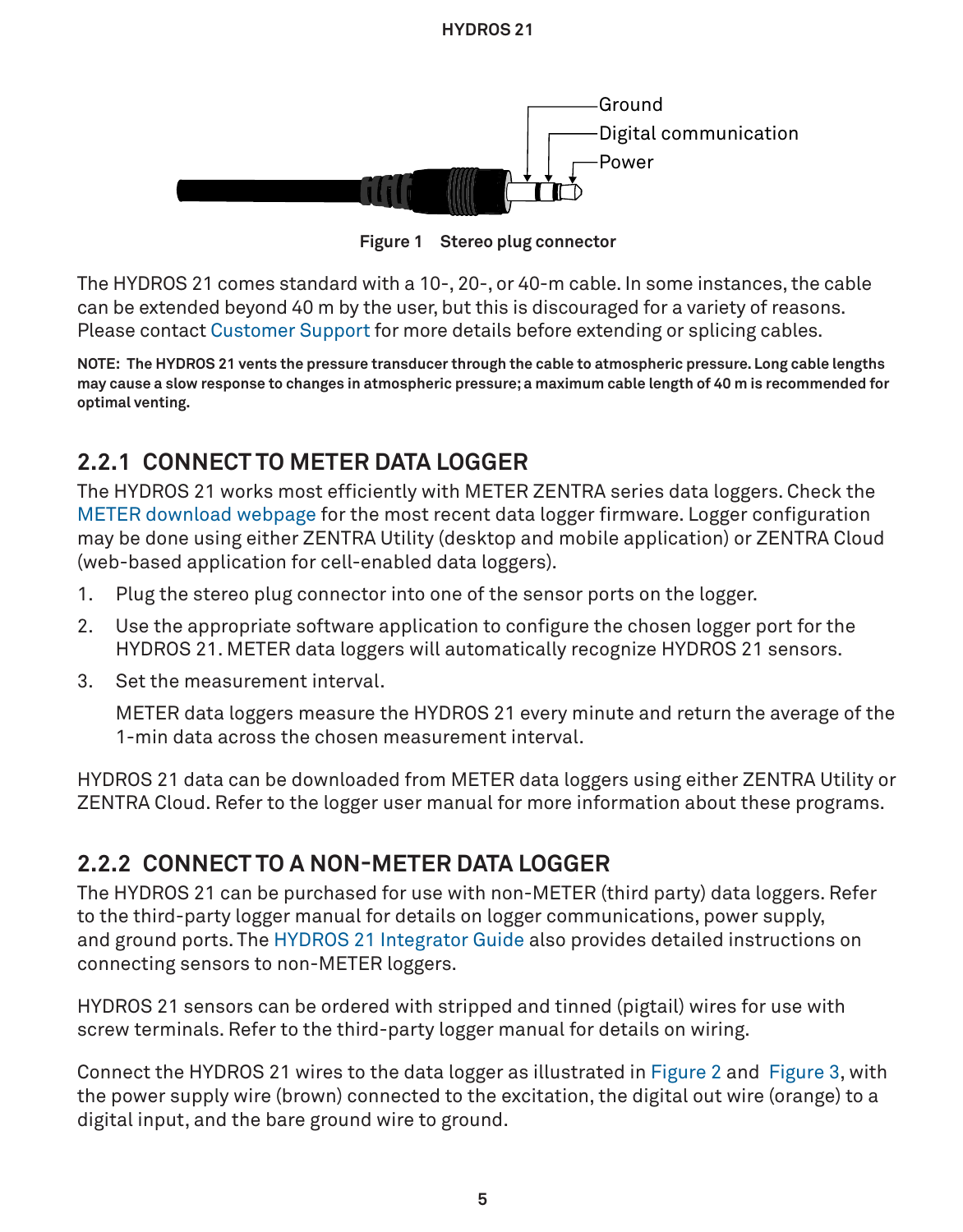#### **Operation**

<span id="page-7-1"></span>

**NOTE: Some early HYDROS 21 (CTD) units may have the older Decagon wiring scheme where the power supply is white, the digital out is red, and the bare and black wires are ground.**



<span id="page-7-0"></span>

**NOTE: The acceptable range of excitation voltages is from 3.6 to 15.0 VDC. To read HYDROS 21 sensors with Campbell Scientific data loggers, power the sensor from a switched 12-V port or a 12-V port if using a multiplexer.**

If the HYDROS 21 cable has a standard stereo plug connector and needs to be connected to a non-METER data logger, use one of the following two options.

#### **Option 1**

- 1. Clip off the stereo plug connector on the sensor cable.
- 2. Strip and tin the wires.
- 3. Wire it directly into the data logger.

This option has the advantage of creating a direct connection and minimizes the chance of the sensor becoming unplugged. However, it then cannot be easily used in the future with a METER readout unit or data logger.

#### **Option 2**

Obtain an adapter cable from METER.

The adapter cable has a connector for the stereo plug connector on one end and three wires (or pigtail adapter) for connection to a data logger on the other end. The stripped and tinned adapter cable wires have the same termination as seen in [Figure 3](#page-7-0): the brown wire is excitation, the orange is output, and the bare wire is ground.

**NOTE: Secure the stereo plug connector to the pigtail adapter connections using adhesive-lined heat shrink to ensure the sensor does not become disconnected during use.**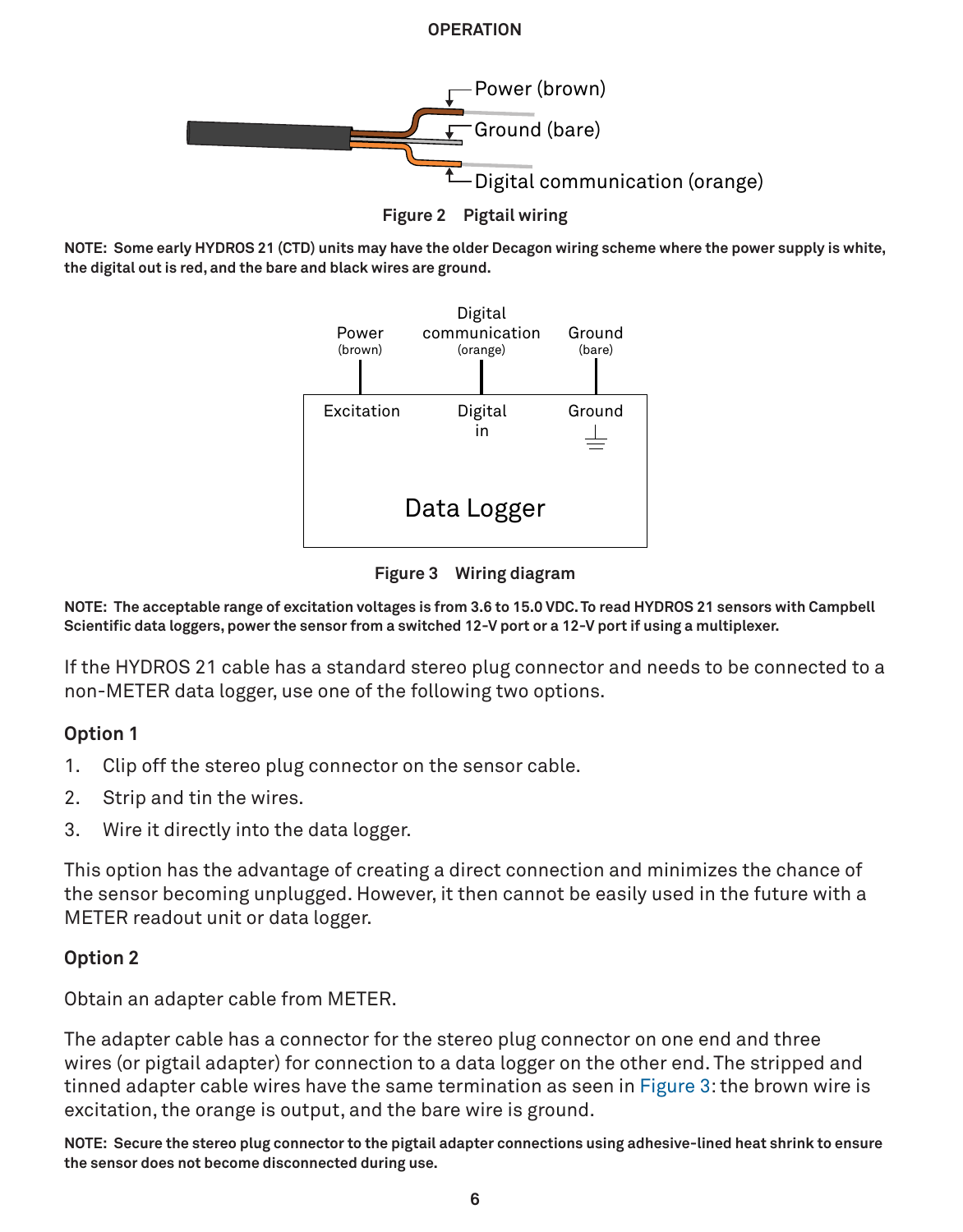## <span id="page-8-0"></span>**2.3 COMMUNICATION**

The HYDROS 21 communicates using two different methods:

- DDI serial string
- SDI-12 communication protocol

To obtain detailed instructions, refer to the HYDROS 2[1 Integrator Guide.](http://www.metergroup.com/hydros21-support)

The SDI-12 protocol requires that all sensors have a unique address. HYDROS 21 sensor factory default is an SDI-12 address of 0. To add more than one SDI-12 sensor to a bus, the sensor address must be changed as described in these steps.

1. Using a PROCHECK connected to the sensor, press the **MENU** button to bring up the Configuration tab.

**NOTE: If the PROCHECK does not have this option, please upgrade its firmware to the latest version from the [METER Legacy Handheld Devices](https://www.metergroup.com/environment/articles/buy-browse-meter-legacy-handheld-devices/) webpage.** 

- 2. Scroll down to SDI-12 Address. Press **ENTER**.
- 3. Press the **UP** or **DOWN** arrows until the desired address is highlighted.

Address options include 0...9, A...Z, and a...z.

4. Press **ENTER**.

Detailed information can also be found in the application note [Setting SDI-12 addresses on](http://metergroup.com/environment/articles/setting-addresses-using-campbell-scientific-data-loggers/)  [METER digital sensors using Campbell Scientific data loggers and LoggerNet.](http://metergroup.com/environment/articles/setting-addresses-using-campbell-scientific-data-loggers/)

When using the sensor as part of an SDI-12 bus, excite the sensors continuously to avoid issues with initial sensor startup interfering with the SDI-12 communications.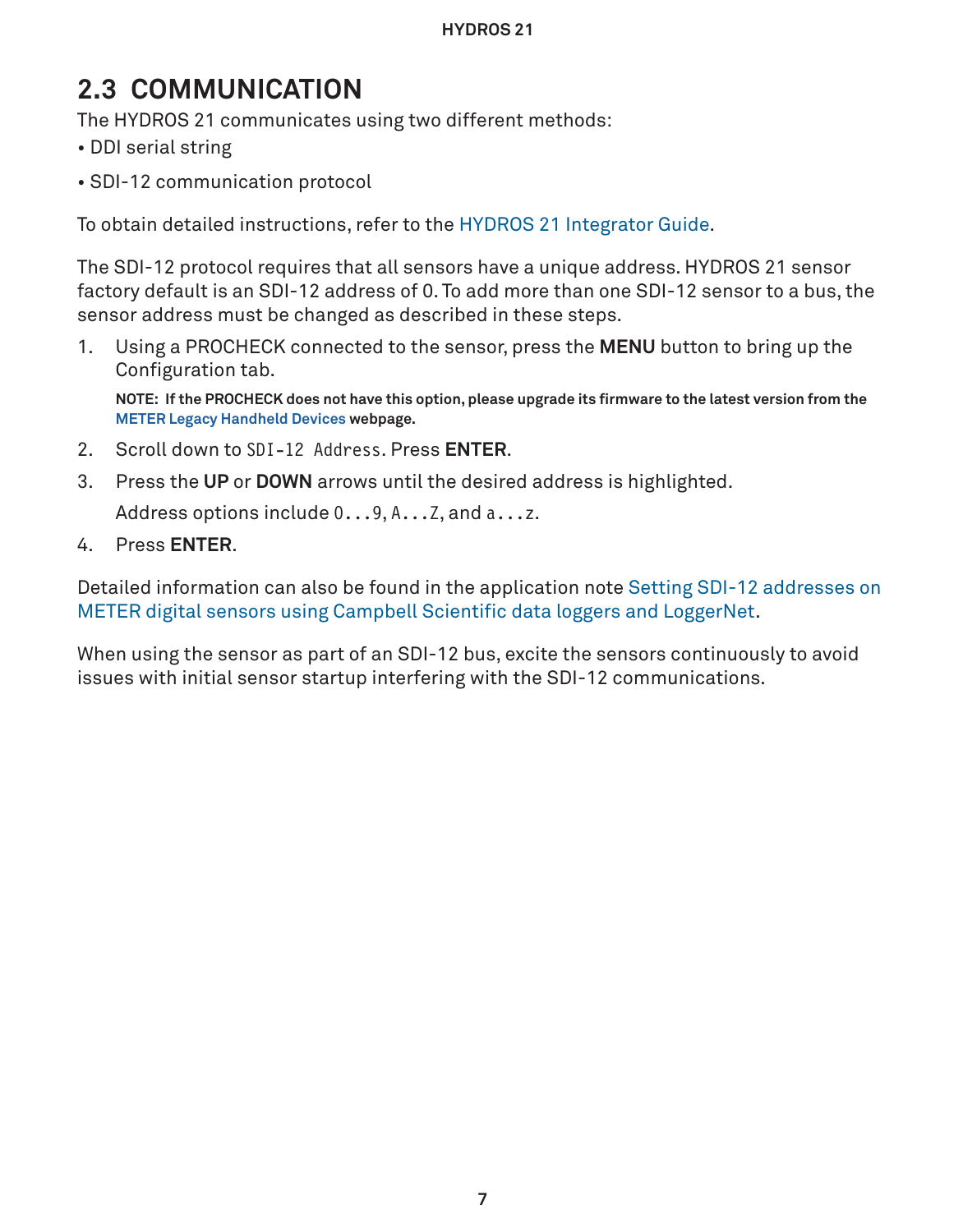**System**

## <span id="page-9-0"></span>**3. SYSTEM**

This section describes the HYDROS 21 Water Depth, Temperature, and EC (CTD) sensor.

## **3.1 SPECIFICATIONS**

#### **MEASUREMENT SPECIFICATIONS**

| <b>Bulk Electrical Conductivity (EC)</b> |                                                                            |  |
|------------------------------------------|----------------------------------------------------------------------------|--|
| Range                                    | $0 - 120$ dS/m                                                             |  |
| Resolution                               | $0.001$ dS/m                                                               |  |
| Accuracy                                 | $\pm 0.01$ dS/m or $\pm 10\%$ , whichever is greater                       |  |
|                                          | NOTE: The EC measurement is corrected to a standard temperature of 25 °C.  |  |
| <b>Temperature</b>                       |                                                                            |  |
| Range                                    | $-11$ to $+49$ °C                                                          |  |
| Resolution                               | $0.1 \degree C$                                                            |  |
| Accuracy                                 | $+1$ °C                                                                    |  |
| <b>Water Depth</b>                       |                                                                            |  |
| Range                                    | $0 - 10,000$ mm                                                            |  |
| Resolution                               | $1 \text{ mm}$                                                             |  |
| Accuracy                                 | $\pm 0.5\%$ of full scale at 20 °C                                         |  |
|                                          | NOTE: Depth measurement accuracy assumes no abrupt temperature variations. |  |

#### **COMMUNICATION SPECIFICATIONS**

#### **Output**

DDI serial or SDI-12 communication protocol

#### **Data Logger Compatibility**

METER ZL6 data loggers and any data acquisition system capable of 3.6- to 15.0-VDC power and serial or SDI-12 communication

#### **PHYSICAL SPECIFICATIONS**

#### **Dimensions**

| ∟ength | 9.0 cm (3.5 in) |  |
|--------|-----------------|--|
| Width  | 3.4 cm (1.3 in) |  |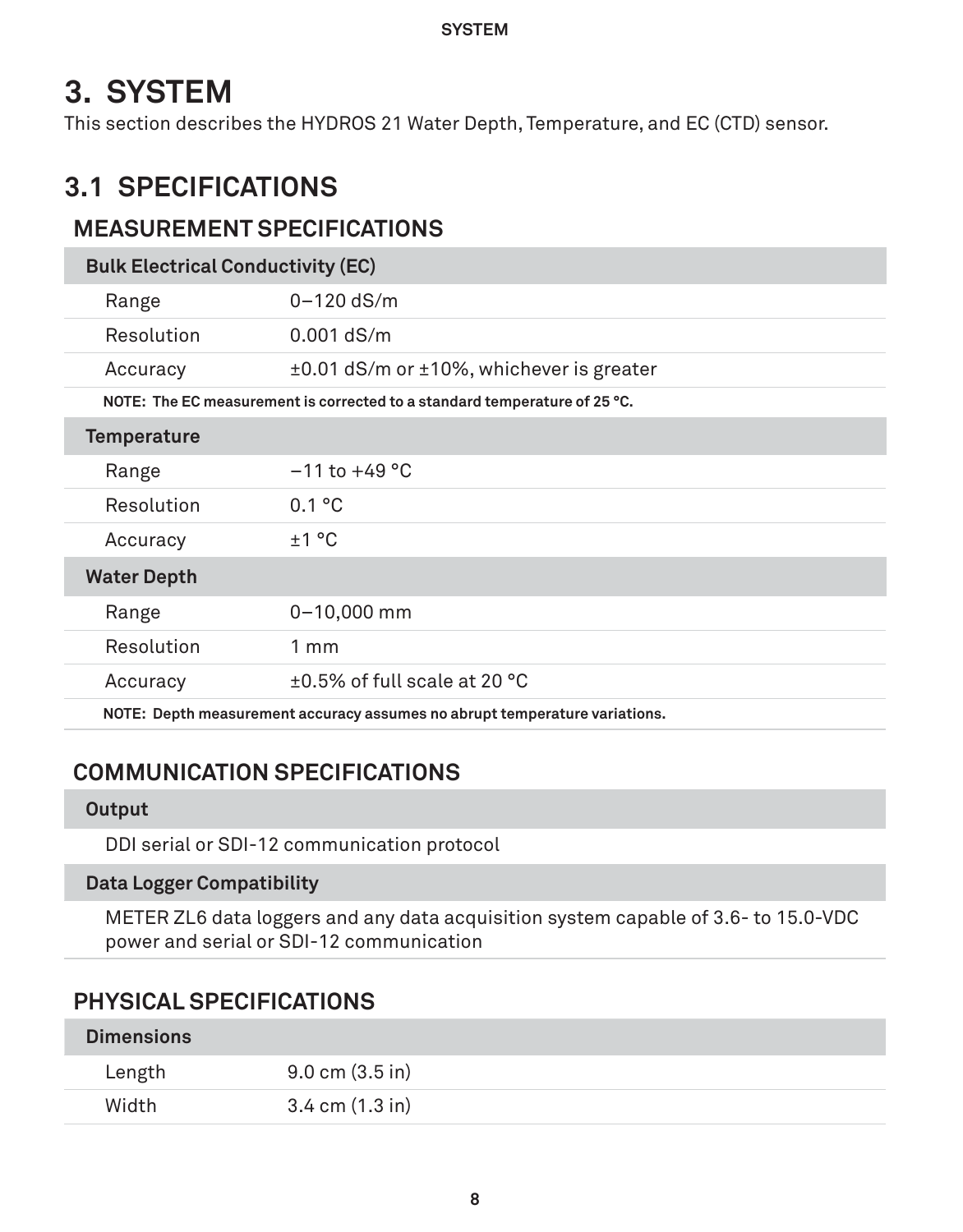#### **HYDROS 21**

<span id="page-10-0"></span>

| <b>Operating Temperature Range</b> |        |                                                                                             |
|------------------------------------|--------|---------------------------------------------------------------------------------------------|
| Minimum                            | 0 °C   |                                                                                             |
| Maximum                            | 50 °C. |                                                                                             |
|                                    |        | NOTE: Sensors may be used at higher temperatures under certain conditions; contact Customer |

**[Support](#page-16-1) for assistance.**

#### **Cable Length**

10 m (standard) 20 m 40 m (maximum cable length)

#### **Cable Diameter**

6 mm

#### **Connector Types**

3.5-mm stereo plug connector or stripped and tinned wires

#### **ELECTRICAL AND TIMING CHARACTERISTICS**

| <b>Supply Voltage (VCC to GND)</b> |         |  |
|------------------------------------|---------|--|
| Minimum                            | 3.6V    |  |
| Typical                            | NA.     |  |
| Maximum                            | 15.0 V  |  |
| Digital Input Voltage (logic high) |         |  |
| Minimum                            | 2.8V    |  |
| Typical                            | 3.6V    |  |
| Maximum                            | 5.0V    |  |
| Digital Input Voltage (logic low)  |         |  |
| Minimum                            | $-0.3V$ |  |
| Typical                            | 0.0V    |  |
| Maximum                            | 0.8V    |  |
| Digital Output Voltage (logic low) |         |  |
| Minimum                            | NA.     |  |
| Typical                            | 3.6V    |  |
| Maximum                            | NA.     |  |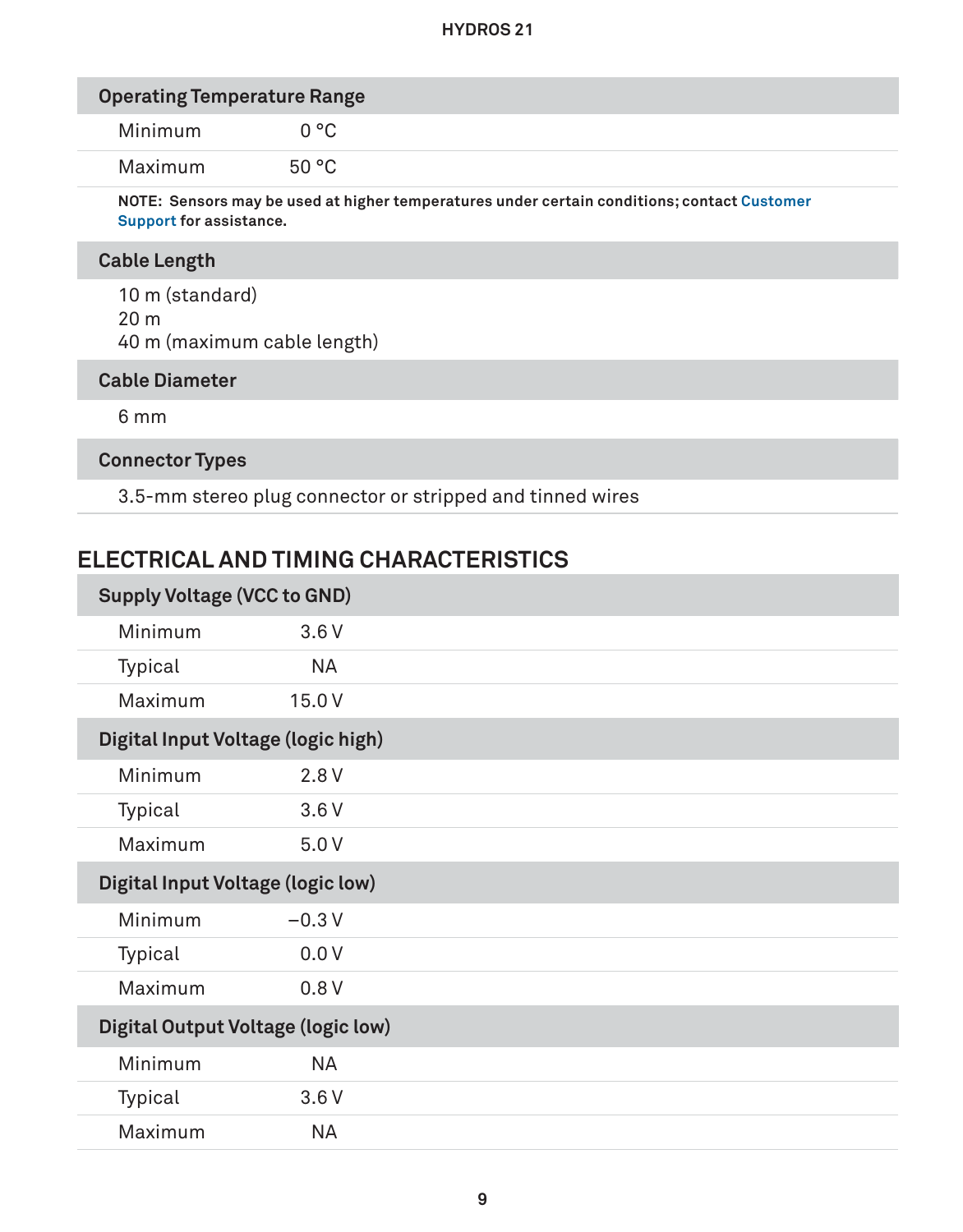<span id="page-11-0"></span>

| <b>Power Line Slew Rate</b>         |                                           |  |
|-------------------------------------|-------------------------------------------|--|
| Minimum                             | 1.0 V/ms                                  |  |
| Typical                             | <b>NA</b>                                 |  |
| Maximum                             | <b>NA</b>                                 |  |
|                                     | <b>Current Drain (during measurement)</b> |  |
| Minimum                             | 0.5 <sub>mA</sub>                         |  |
| Typical                             | 0.5 <sub>mA</sub>                         |  |
| Maximum                             | 1.0 <sub>mA</sub>                         |  |
| <b>Current Drain (while asleep)</b> |                                           |  |
| Minimum                             | <b>NA</b>                                 |  |
| Typical                             | $0.3 \text{ mA}$                          |  |
| Maximum                             | <b>NA</b>                                 |  |
| <b>Power Up Time (DDI serial)</b>   |                                           |  |
|                                     |                                           |  |
| Minimum                             | <b>NA</b>                                 |  |
| Typical                             | 475 ms                                    |  |
| Maximum                             | 500 ms                                    |  |
| <b>Power Up Time (SDI-12)</b>       |                                           |  |
| Minimum                             | 300 ms                                    |  |
| Typical                             | 475 ms                                    |  |
| Maximum                             | 500 ms                                    |  |
| <b>Measurement Duration</b>         |                                           |  |
| Minimum                             | <b>NA</b>                                 |  |
| Typical                             | 350 ms                                    |  |

#### **COMPLIANCE**

Manufactured under ISO 9001:2015

EM ISO/IEC 17050:2010 (CE Mark)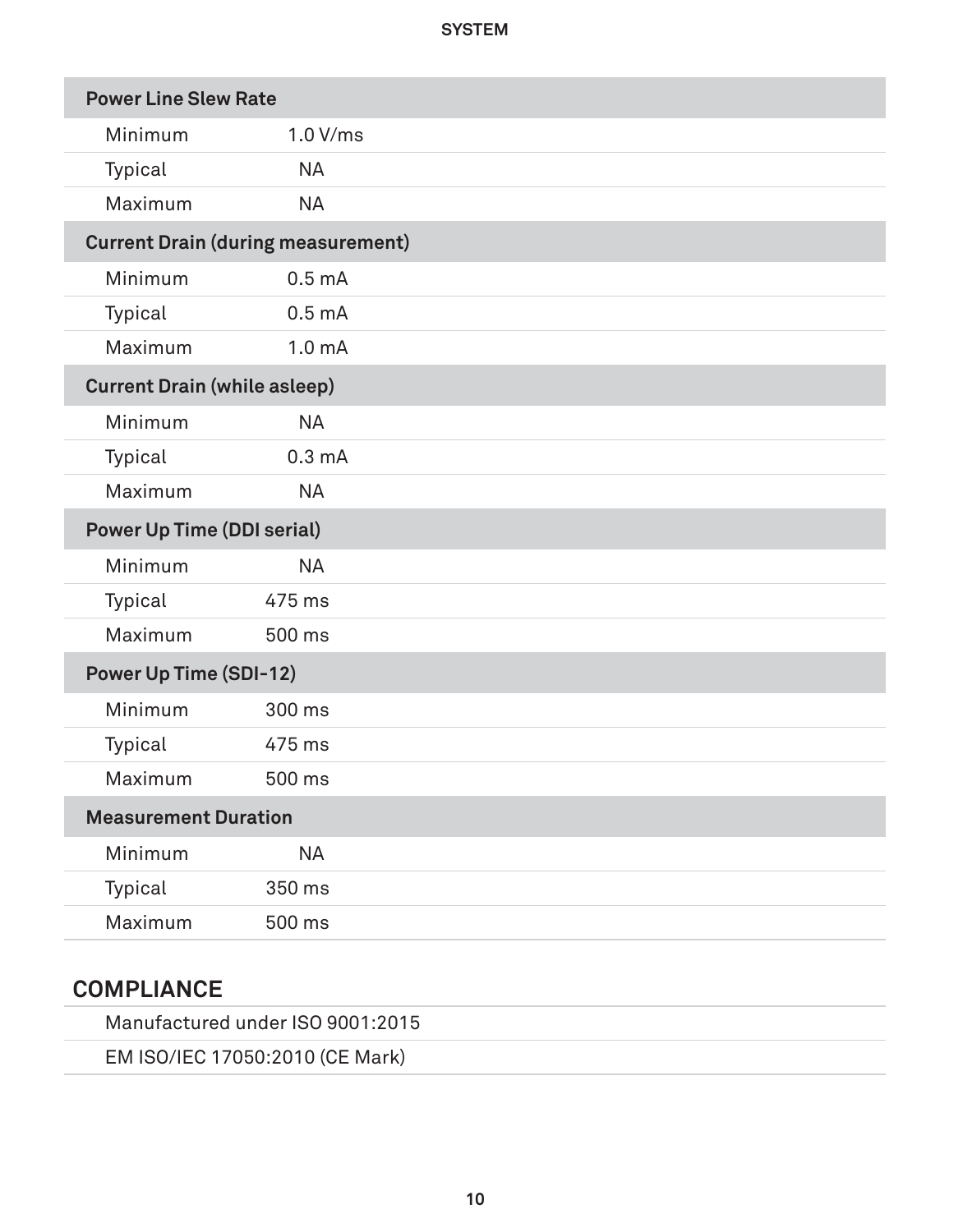## <span id="page-12-0"></span>**3.2 COMPONENTS**

The HYDROS 21 sensor monitors water level, temperature, and EC in both ground and surface water. The HYDROS 21 uses a vented ceramic peizoresistive differential pressure transducer to measure the pressure from the water column to determine water depth.

A thermistor in thermal contact with the probe provides water temperature, while the stainless steel screws on the surface of the sensor form a four-electrode array to measure EC. With a range of 0 to 120 dS/m, the HYDROS 21 has the ability to make accurate EC measurements in a broad range of applications. The HYDROS 21 has a compact 3.4-cm diameter body made of rugged Delrin® resin. The electronic circuitry is encapsulated in a marine-grade epoxy to protect the sensor in corrosive environments.



**Figure 4 HYDROS 21 component diagram**

## **3.3 THEORY**

This section explains the theory of water depth, temeprature, and electrical conductivity.

### **3.3.1 WATER DEPTH**

The HYDROS 21 sensor uses a ceramic peizoresistive differential pressure transducer to measure the pressure applied by the water column above the sensor. The HYDROS 21 uses a direct relationship between pressure and water depth to output water depth. The reference port of the pressure transducer is vented through the cable to atmospheric pressure, so the HYDROS 21 does not require a reference barometric pressure. A porous Teflon® vent near the data logger end of the cable provides the reference. The Teflon keeps liquid water out of the cable but allows air to enter and leave.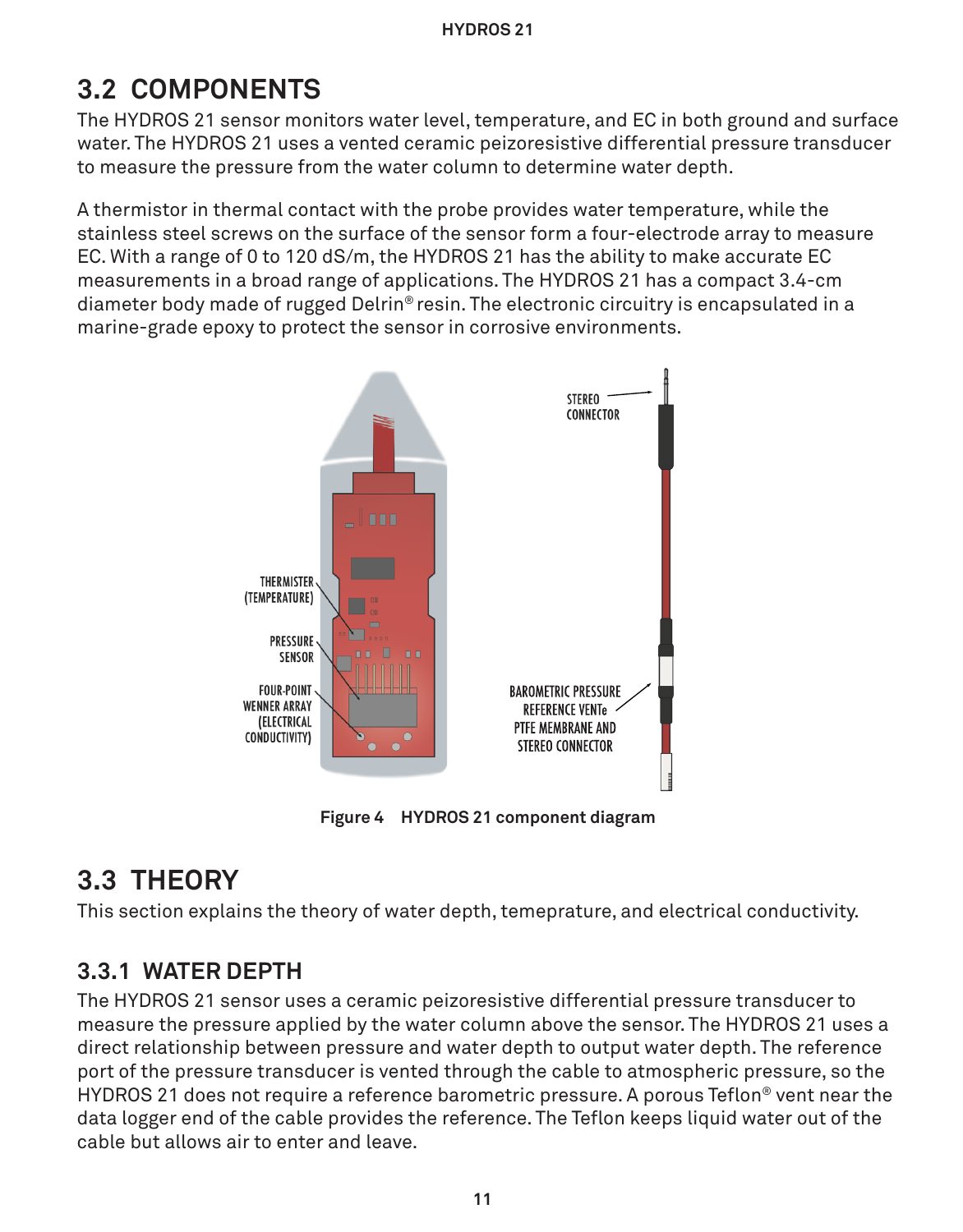#### **System**

<span id="page-13-0"></span>Keep the vent open to the same atmospheric pressure that applies to the water and out of the water. Since the cable conducts reference air between the sensor and the atmosphere, it is extremely important to protect the cable from any damage that allows water to enter.

#### **3.3.2 TEMPERATURE**

A thermistor near the EC sensor senses the temperature of the water. The HYDROS 21 uses the temperature to adjust the EC measurements to the 25 °C default value and provides the temperature output for the data stream.

#### **3.3.3 ELECTRICAL CONDUCTIVITY**

The HYDROS 21 uses EC to measure the concentration of salts in the water and for information about dissolved solids. The HYDROS 21 measures EC by applying an alternating electrical current to two electrodes, measuring the current flow through those electrodes, and then measuring voltage drop with a separate set of electrodes. The conductance is the ratio of current to voltage. The HYDROS 21 EC measurements are corrected to EC at 25 °C:

$$
EC_{25} = \frac{EC_T}{\left[1 + 0.019(T - 25)\right]}
$$
Equation 1

where  $EC_{25}$  is the normalized EC at 25 °C,  $EC_T$  is the EC measured by the probe at temperature *T*, and *T* is the temperature at the time of measurement.

Conductivity is conductance multiplied by a cell constant (obtained by using conductivity standards).

**NOTE: A four-electrode sensor gives unpredictable readings in air because there is no connection between the voltage and current electrodes.**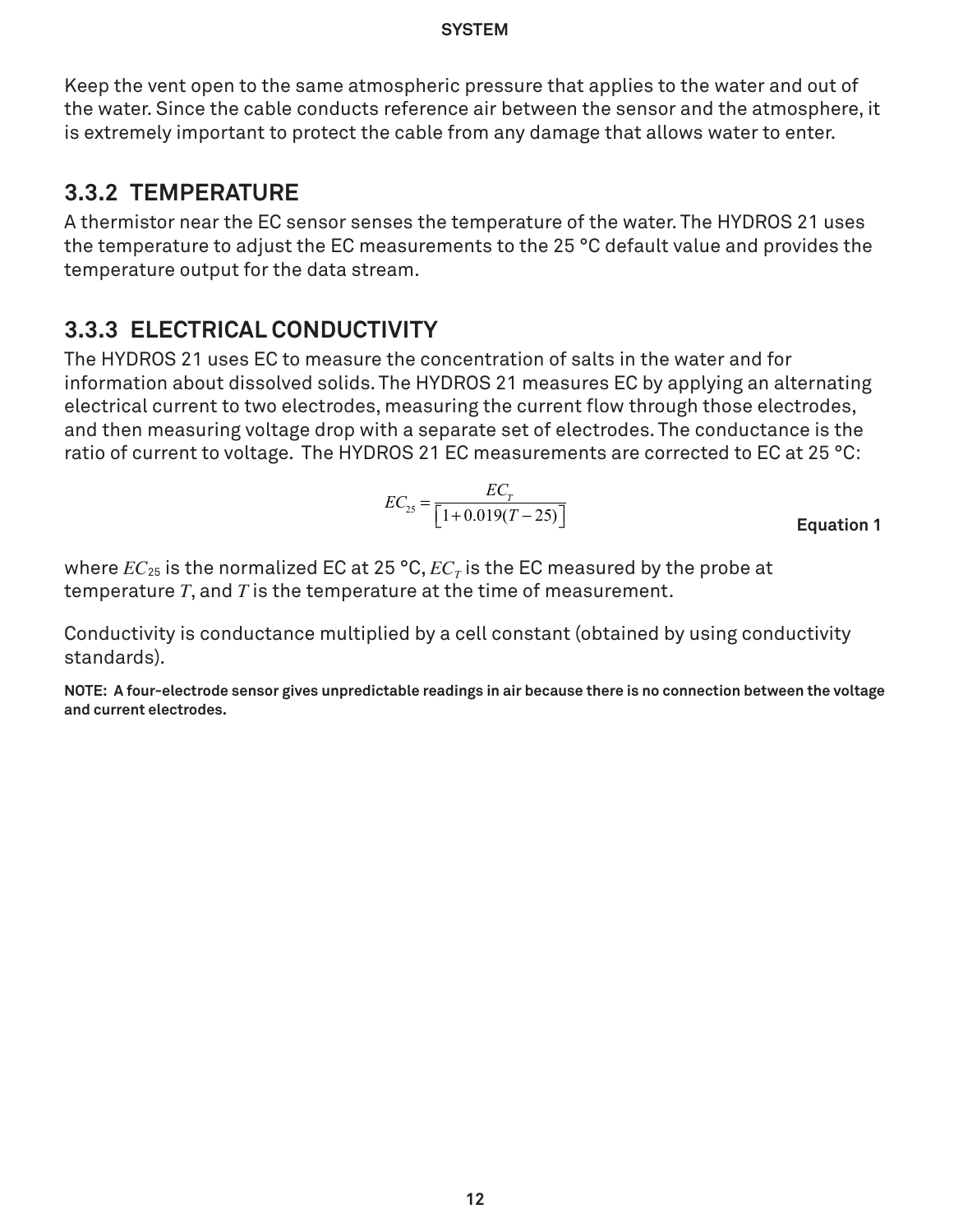## <span id="page-14-0"></span>**4. SERVICE**

This section contains calibration and maintenance guidelines for the HYDROS 21. Troubleshooting solutions and customer support contact information are also provided.

## **4.1 CALIBRATION**

METER factory calibrates the water depth and EC sensors to values stored internally in flash memory. The depth sensor is calibrated to known depths of water, and the EC sensor is calibrated using potassium chloride (KCl) solutions of known concentrations.

[Table 2](#page-14-1) relates EC at 25 °C for various concentrations of KCl, and these values can be used to verify the HYDROS 21 EC sensor performance. The value outputs from the HYDROS 21 are internally corrected to 25 °C.

| <b>Electrical Conductivity</b><br>(mS/cm) | <b>Concentration of KCI in</b><br><b>Distilled Water</b><br>(g/kg) |
|-------------------------------------------|--------------------------------------------------------------------|
| 100                                       | 0.0446                                                             |
| 200                                       | 0.0930                                                             |
| 500                                       | 0.2456                                                             |
| 1,000                                     | 0.5120                                                             |
| 2,000                                     | 1.0673                                                             |
| 5,000                                     | 2.8186                                                             |
| 10,000                                    | 5.8758                                                             |
| 20,000                                    | 12.2490                                                            |

#### <span id="page-14-1"></span>**Table 2 HYDROS 21 calibration values**

### <span id="page-14-3"></span>**4.2 CLEANING**

Maintaining the HYDROS 21 is essential for consistent sensor performance. Inspect and clean the HYDROS 21 frequently to prevent accumulation of microorganisms, plants, sedimentation, or other debris.

### **4.2.1 PRESSURE TRANSDUCER**

The HYDROS 21 ceramic piezoresistive sensor must be protected from sediment and debris. If sediment or other debris build up on the pressure transducer, clean the membrane.

**NOTE: Take care not to damage the pressure sensor.**

Follow these steps to clean the HYDROS 21 pressure sensor:

<span id="page-14-2"></span>1. Run water through the side slots of the sensor housing across the ceramic pressure transducer to remove debris.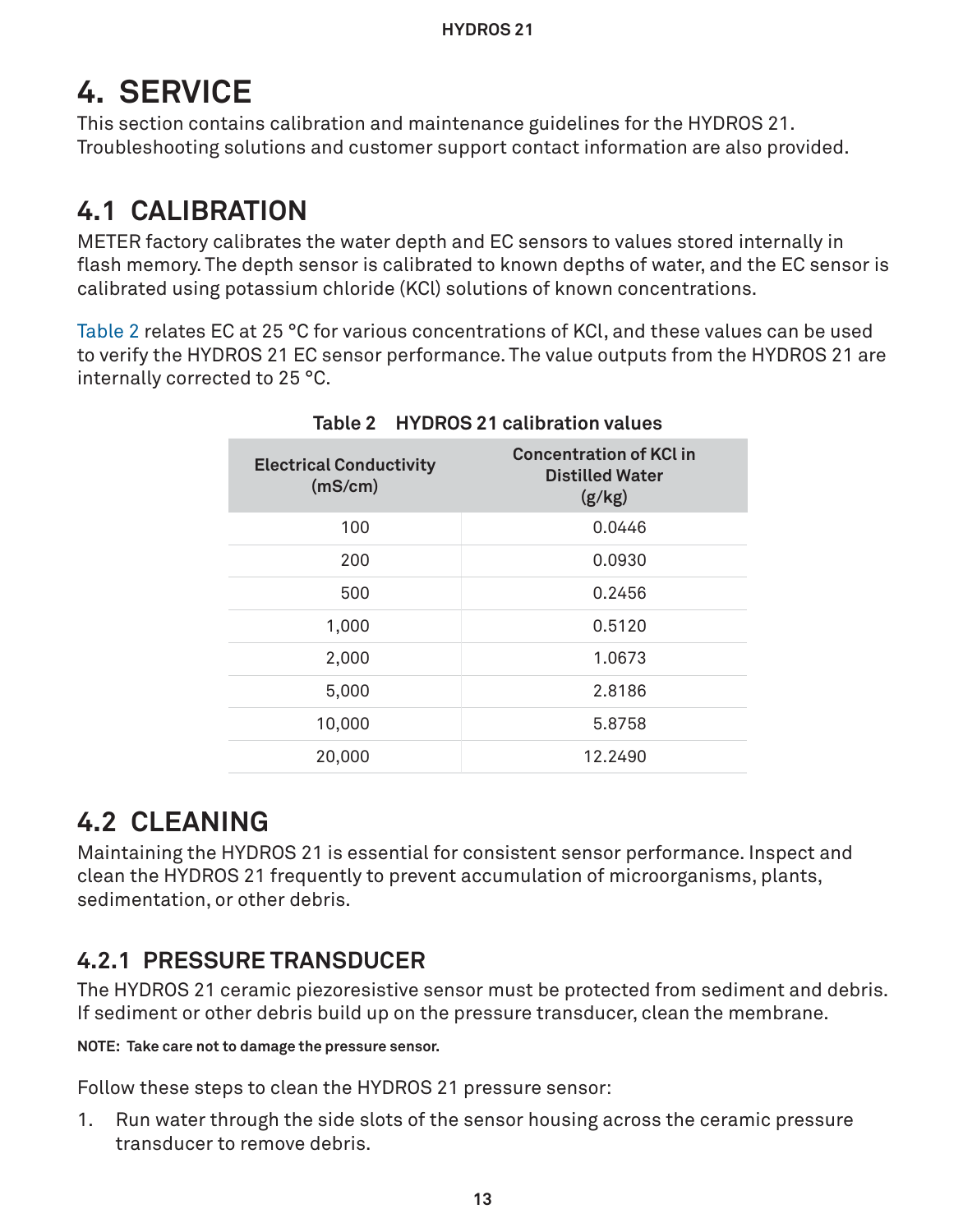#### **Service**

- <span id="page-15-0"></span>2. If the sediment does not all come off with running water, soak the sensor in a mixture of water and dish soap for 1 h.
- 3. Repeat [step 1](#page-14-2).

#### **4.2.2 ELECTRICAL CONDUCTIVITY SENSOR**

The four-electrode conductivity measurement is less sensitive to sensor fouling than a two-electrode sensor, but contamination of the electrodes can still affect the measurement.

Follow these steps to clean the HYDROS 21 EC array:

1. Put on gloves.

**NOTE: Do not touch the screws without gloves or contact allow contact with any source of oil or other nonconducting residue.**

- 2. Insert a swab into the slot on the side of the sensor housing.
- 3. Rub the screws vigorously with the swab.

**NOTE: Take care not to damage the pressure sensor with the swab.**

4. Rinse the sensor and screws thoroughly with tap or distilled water.

### **4.3 TROUBLESHOOTING**

[Table 3](#page-15-1) lists common problems and their solutions. If the problem is not listed or these solutions do not solve the issue, contact [Customer Support](#page-16-1).

| <b>Problem</b>                    | <b>Possible Solutions</b>                                                                               |
|-----------------------------------|---------------------------------------------------------------------------------------------------------|
|                                   | Ensure sensor is installed correctly.                                                                   |
|                                   | Check power to the sensor.                                                                              |
| Sensor not responding             | Check sensor cable and stereo plug connector integrity.                                                 |
|                                   | Check data logger wiring to ensure brown is power supply, orange is<br>digital out, and bare is ground. |
|                                   | Ensure the data logger batteries are not dead or weakened.                                              |
| Sensor is not logging<br>readings | Check configuration of the data logger in ZENTRA Utility to ensure<br>the HYDROS 21 is selected.        |
|                                   | Ensure the most recent software and firmware are installed from<br>metergroup.com.                      |
| Inaccurate pressure               | Check pressure sensor to ensure it is clean and free of sediment or<br>other debris (Customer Support). |
| readings                          | Check for anything interfering with the opening of the vent.                                            |

#### <span id="page-15-1"></span>**Table 3 Troubleshooting the HYDROS 21**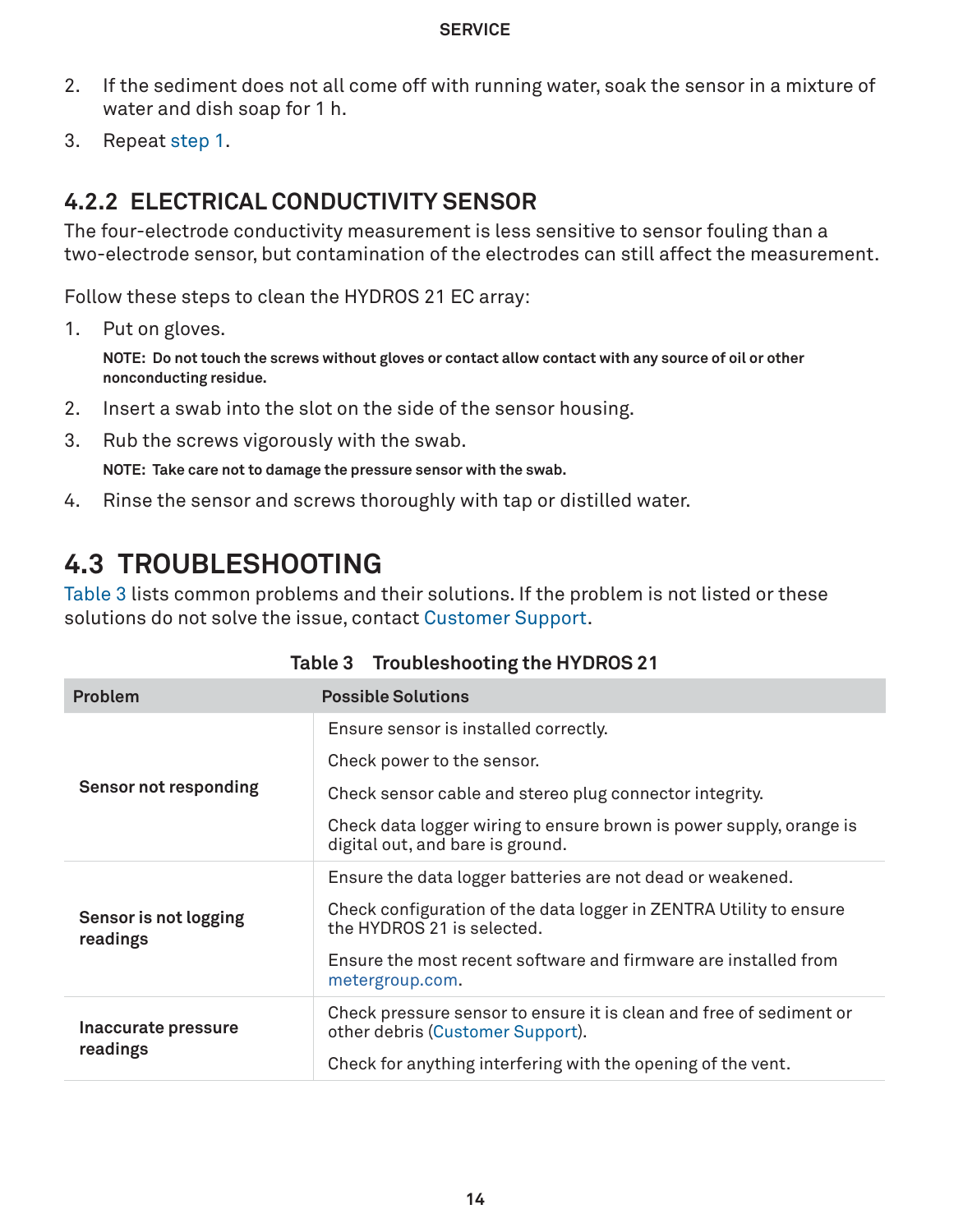<span id="page-16-0"></span>

| <b>Problem</b>         | <b>Possible Solutions</b>                                                                                                      |
|------------------------|--------------------------------------------------------------------------------------------------------------------------------|
| Inaccurate EC readings | Check the four electrode array and ensure it is clean and free of<br>sediment or other debris (Section 4.2).                   |
|                        | Ensure stainless steel cover is on the bottom of the sensor housing.<br>Contact Customer Support for a replacement if missing. |

#### **Table 4 Troubleshooting the HYDROS 21 (continued)**

## <span id="page-16-1"></span>**4.4 CUSTOMER SUPPORT**

#### **NORTH AMERICA**

Customer service representatives are available for questions, problems, or feedback Monday through Friday, 7:00 am to 5:00 pm Pacific time.

| Email:        | support.environment@metergroup.com<br>sales.environment@metergroup.com |
|---------------|------------------------------------------------------------------------|
| <b>Phone:</b> | +1.509.332.5600                                                        |
| Fax:          | +1.509.332.5158                                                        |
|               | Website: metergroup.com                                                |

#### **EUROPE**

Customer service representatives are available for questions, problems, or feedback Monday through Friday, 8:00 to 17:00 Central European time.

| Email: | support.europe@metergroup.com<br>sales.europe@metergroup.com |
|--------|--------------------------------------------------------------|
| Phone: | +49 89 12 66 52 0                                            |
| Fax:   | +49 89 12 66 52 20                                           |

**Website:** [metergroup.d](https://www.metergroup.com/de)e

If contacting METER by email, please include the following information:

| Name    | Email address              |
|---------|----------------------------|
| Address | Instrument serial number   |
| Phone   | Description of the problem |

**NOTE: For products purchased through a distributor, please contact the distributor directly for assistance.**

## **4.5 TERMS AND CONDITIONS**

By using METER instruments and documentation, you agree to abide by the METER Group, Inc. USA Terms and Conditions. Please refer to [metergroup.com/terms-conditions](http://www.metergroup.com/terms-conditions) for details.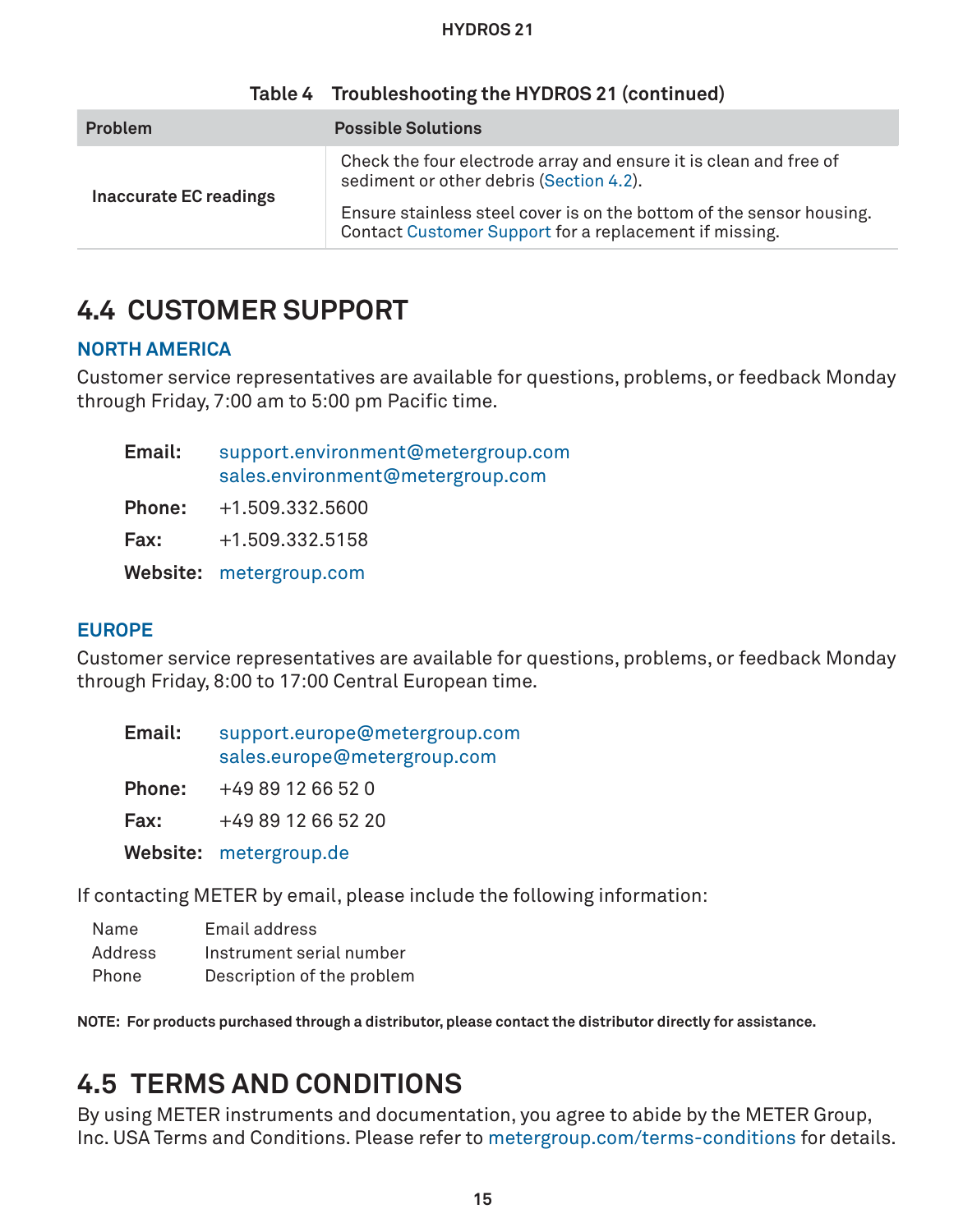## <span id="page-17-0"></span>**REFERENCES**

Sprecher, S.W. 2008. Installing Monitoring Wells in Soils (Version 1.0). National Soil Survey Center, Natural Resources Conservation Service, USDA, Lincoln, NE.